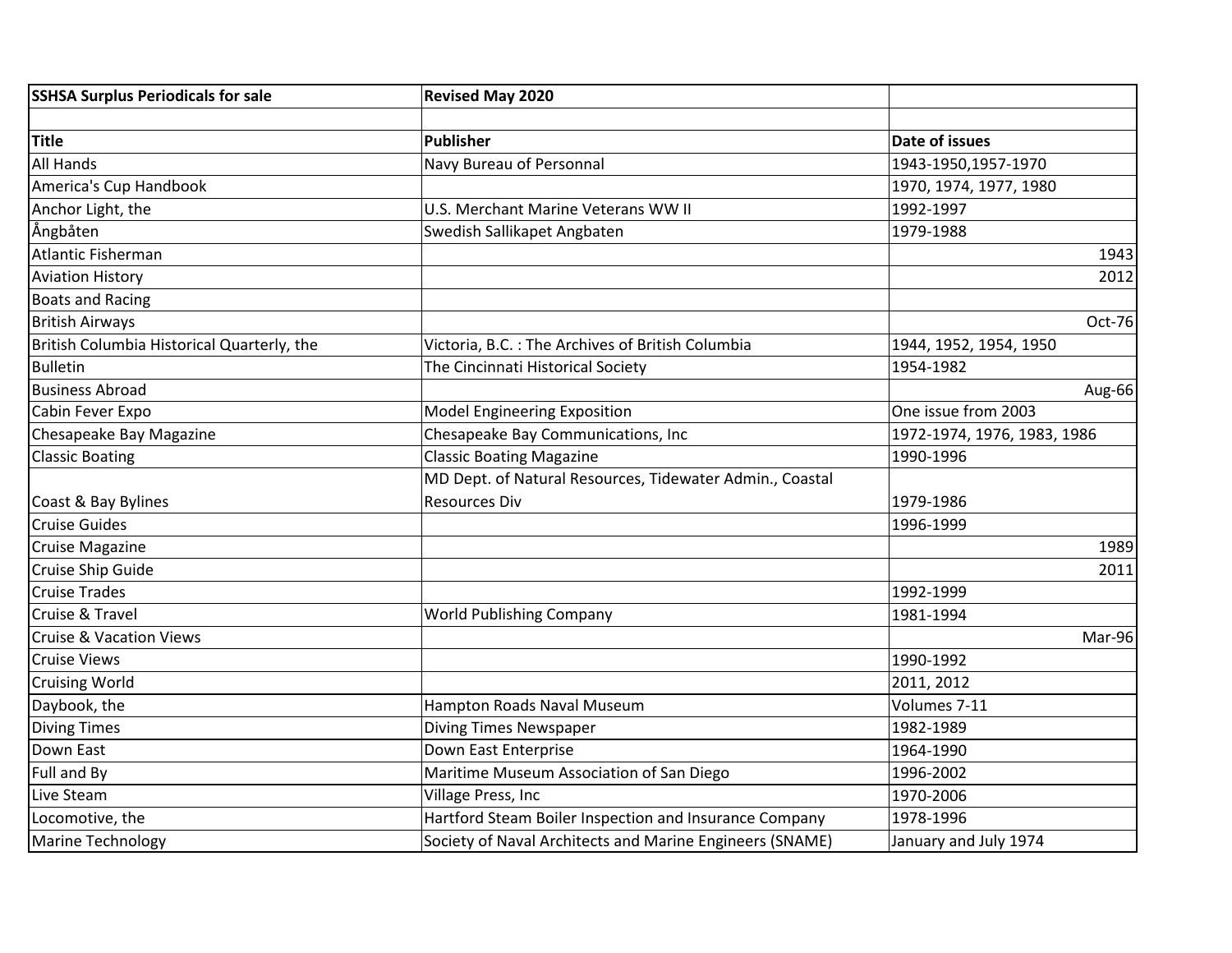| Maritime Life and Traditions                   |                                                    | Spring 2001, Summer 2001 |
|------------------------------------------------|----------------------------------------------------|--------------------------|
| <b>Messing About in Boats</b>                  | Messing About in Boats Inc                         | 1985-2006                |
| Michigan History Magazine                      |                                                    | 1932-1959 (12 issues)    |
| Model Engineer                                 | My Hobby Store                                     | 1958-1975                |
| <b>Model Maker</b>                             | <b>Model Aeronautical Press</b>                    | 1959-1963                |
| <b>Nautical Collector</b>                      | <b>Nate Publications</b>                           | 1994-1996                |
| Nautical Research Journal                      | <b>Nautical Research Guild</b>                     | 1956-1999                |
| Neptunia                                       | Association des amis du musées de la marine, Paris | 1947-1956                |
| New England Coastal Journal                    |                                                    | <b>Fall 2003</b>         |
| New York Historical Society Quarterly          |                                                    |                          |
| Ocean Industry: Magazine for Offshore Business |                                                    | 1982-1986                |
| Ocean News and Technology                      |                                                    | 1996-1999 (4 issues)     |
| Ocean World                                    | Ocean World Publishing Company                     | 1978                     |
| Oceans Magazine                                | <b>Oceans Publishers</b>                           | 1969                     |
| Ohio Journal of Science                        |                                                    | 1995                     |
| <b>Professional Mariner</b>                    |                                                    | 2018                     |
| <b>Rhode Island Boating</b>                    |                                                    | Oct-10                   |
| Sea Frontiers                                  | International Oceanographic Foundation             | 1959,1963-1973           |
| Sea Secrets                                    | International Oceanographic Foundation             | 1964-1973                |
| Sea Stories                                    |                                                    | Summer 1964              |
| Sea Technology                                 | <b>Compass Publications</b>                        | 1986,1988-1999           |
| Ships Monthly                                  |                                                    | 2008-2012                |
| Skipjack, The                                  | Lundeberg Maryland Seamanship School               | 1976-1980                |
| Skipper, The                                   | <b>Skipper Magazine</b>                            | 1960,1968-1969           |
| Soundings                                      |                                                    | 1980-1981                |
| Staten Island Historian                        | <b>Staten Island Historical Society</b>            | 1960-1984                |
| <b>Stem to Stern</b>                           |                                                    |                          |
| <b>Tallships</b>                               |                                                    | 1976, 1982, 1992         |
| Tequesta                                       | Historical Association of Southern Florida, Miami  | 1966,1970-1977           |
| <b>Trailer Boats</b>                           | <b>Bonnier Corporation</b>                         | 1980-1990                |
| <b>Travel Trade</b>                            | <b>Travel Trade Publications</b>                   | 1984-1990                |
| <b>Travel and Leisure</b>                      |                                                    | 1986, 1990 (3 issues)    |
| TravLtips                                      | TravLtips Cruise and Freighter Travel Association  | 1983,1986-1991           |
| U.S.C.S. Log                                   | <b>Universal Ship Cancellation Society</b>         | 1954-1960,1975-1995      |